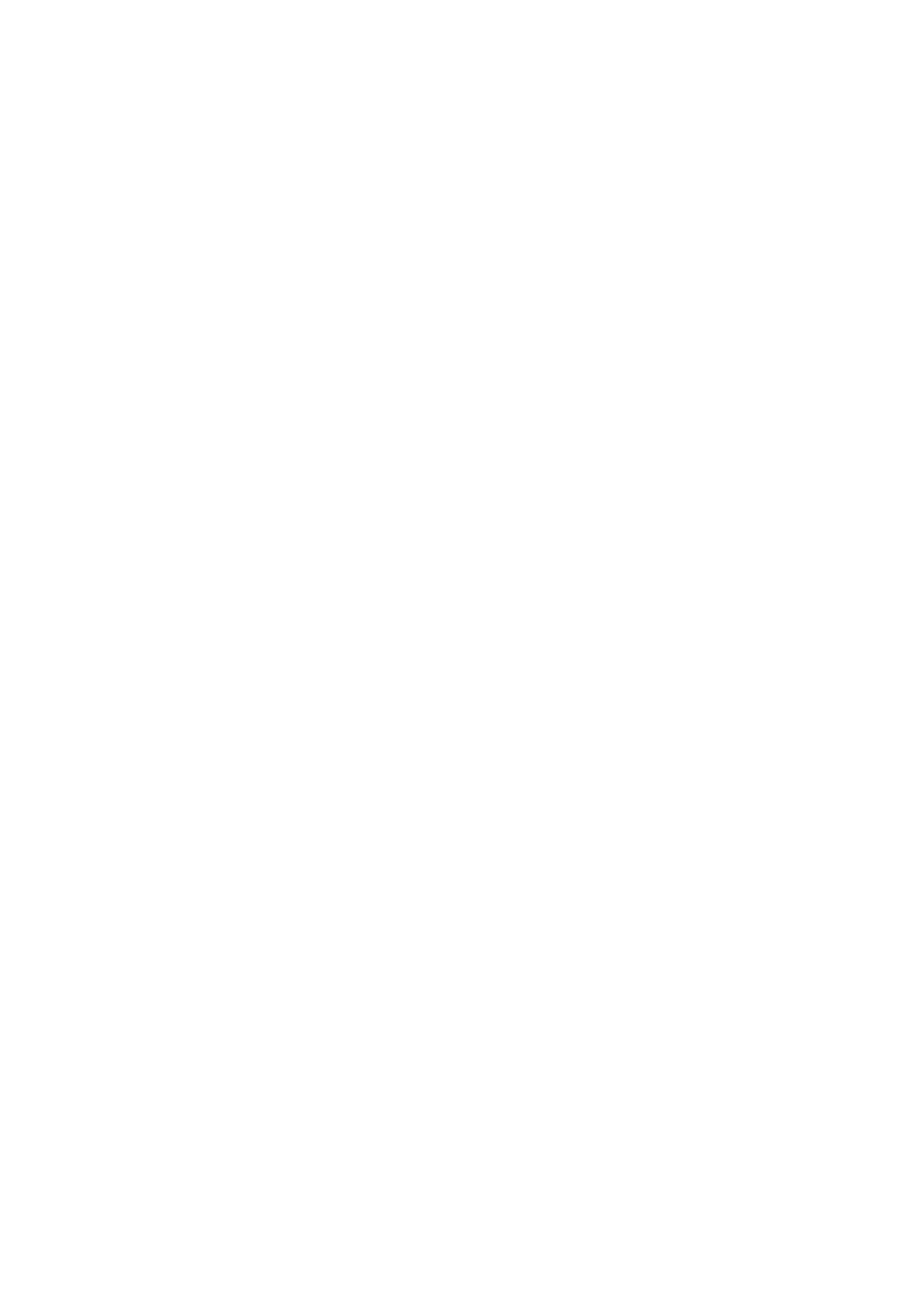

## Management Summary

### 1.

Debt funds are gaining traction on Europe's financial markets, benefiting from the demand for more highly diversified funding arrangements outside the banking sector and from an environment of persistently low interest rates. In a growing number of EU member states (23 out of 28), investment funds are permitted to originate loans, while several European jurisdictions have even created a specific legal framework for debt funds. At the same time, bond yields have reached new all-time lows in many European countries. The resulting lack of high-yielding investment opportunities has intensified the search for yield, exerted downward pressure on credit spreads and supported asset prices in riskier market segments.

# 2.

The rapid growth of the European market for real estate debt funds – the annual fund volume increased from EUR 2.0bn in 2012 to EUR 9.6bn (2013) and EUR 14.9bn in 2014 – slowed down significantly in 2015 when new fund volume fell by more than half to EUR 6.8bn. There are, however, signs that indicate a more positive development in 2016. Between January and August 2016, European real estate debt funds with a total volume of EUR 5.4bn were placed. Meanwhile, the US market for real estate debt funds is still far larger and more mature, with a cumulative total volume of EUR 190.6bn for the years 2007 to 2015 (Europe: EUR 47.4bn).

# 3.

In contrast, the European market for infrastructure debt funds has developed more dynamically than its US counterpart in the first eight months of the year. By the end of August, debt funds with a total volume of EUR 6.5bn have been registered (US: EUR 4.1bn), more than in the market's record year 2014 (EUR 5.9bn). In terms of their cumulative volumes, the markets for infrastructure debt funds in the US and Europe are at the same level: new funds with a total volume of EUR 16.6bn were placed on either side of the Atlantic in the years between 2007 and 2015.

#### **Contact**

Dr. Benjamin Mohr Chief Economist

Creditreform Rating Hellersbergstrasse 11 41460 Neuss Germany

B.Mohr@creditreform-rating.de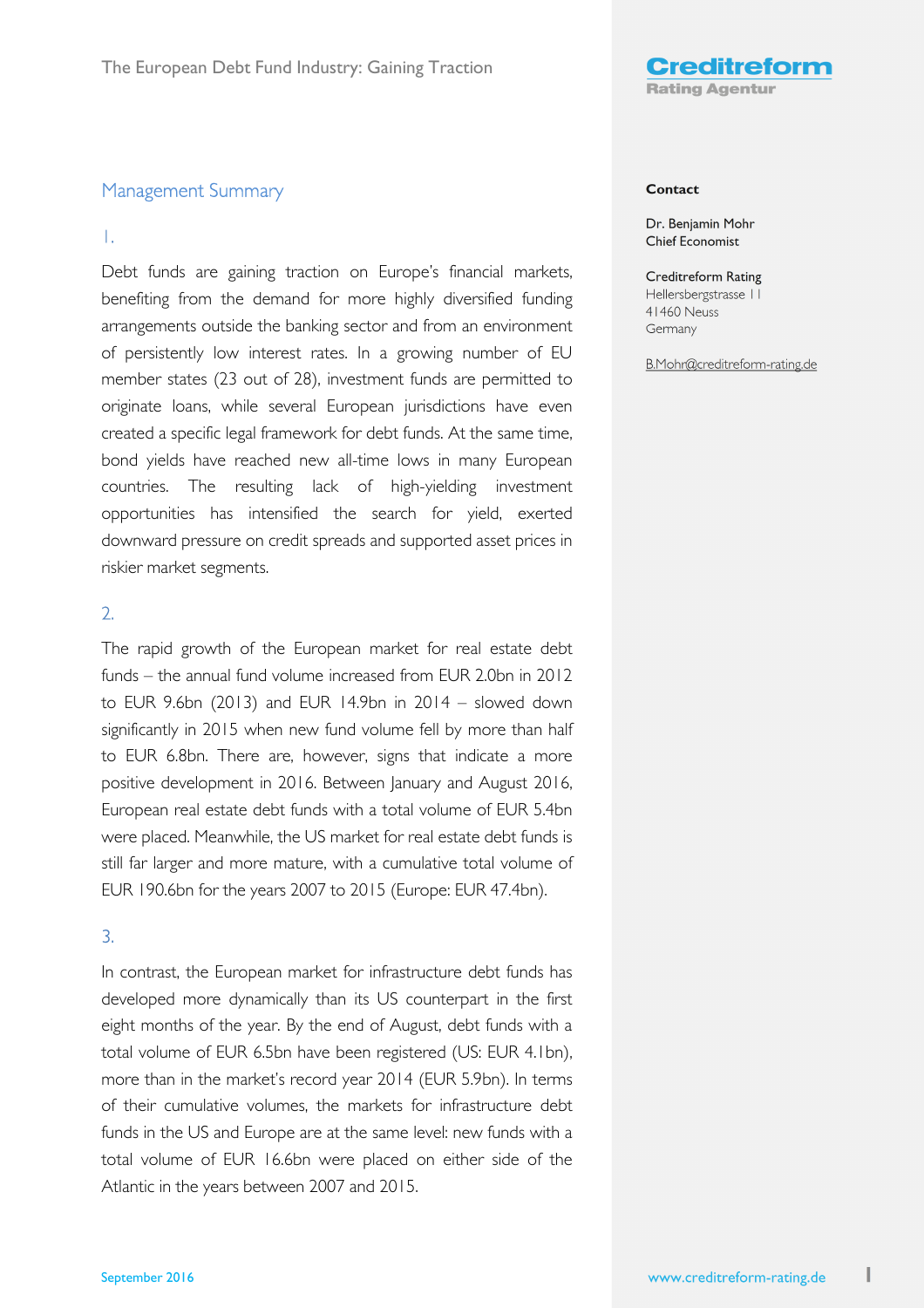

# 4.

The European market for direct lending funds appears to resume its upward trend from previous years, following a relatively weak 2015 (EUR 9.2bn). With a volume of EUR 10.1bn for the first eight months of the year, Europe has already exceeded the total volume of 2015. The US market for direct lending funds continues to grow from strength to strength, having reached a volume of EUR 25.8bn by the end of August.

# 5.

The available data suggest that debt funds continue to provide favorable returns. Direct lending funds that were issued in 2009 may have generated a net internal rate of return of 13.0% (on average), but newer funds – issued in 2013 – held up rather well with an average IRR of 7.1%. The returns of real estate debt funds that were issued in 2013 (9.1%) were slightly lower than those for the previous year's vintage (10.3%), but still outperformed direct lending funds and infrastructure funds. In contrast to the other two asset classes, returns for 2013 issues of infrastructure funds, were largely able to hold their ground in comparison with previous years' levels (2013: 8.6%, 2011: 8.0%).

### 6.

While we believe that the US market will remain the epicenter of the debt fund industry, we are optimistic about Europe's potential role as a driving force for the industry's growth. In the medium term, this growth of the debt fund industry should not only benefit from the catch-up potential, but also from political decisions on the EU-level and the interest rate environment.

# 7.

Whether or not debt funds will establish themselves as a funding source for the long-term financing of Europe's real economy will – in our view – largely be determined by the shape of the regulatory environment that the debt fund market will face in the future. Too many regulations, requirements and restrictions could cause disproportionately high costs and stifle the growth of this young segment of the European financial market. Such an approach would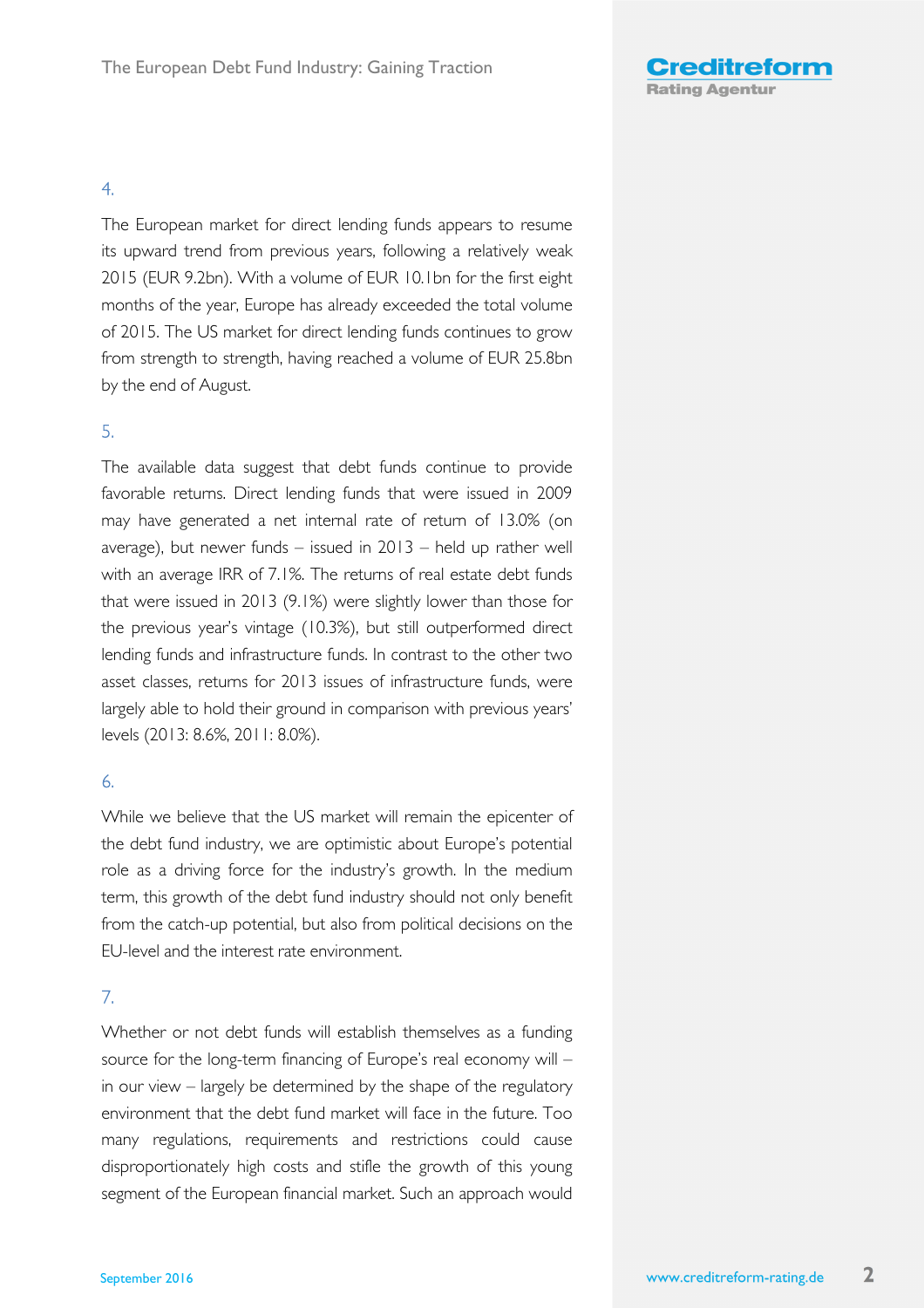

be counterproductive, thwarting the original intention of European policy makers to encourage the development of alternative financing instruments outside the banking sector.

#### Disclaimer

This analysis is protected by copyright. Any form of commercial use shall require the prior written approval of Creditreform Rating AG. The study may only be published in full in order to prevent distorted representations. Excerpts may only be published with the prior approval of Creditreform Rating AG. Creditreform Rating AG must be informed of any planned publication of the study. Creditreform Rating AG does not assume any guarantee either for the accuracy of the information in this study or for their comprehensiveness or their reliability at any given moment in time. The analyses of the study and their results are not intended as and must not be misconstrued as investment recommendations.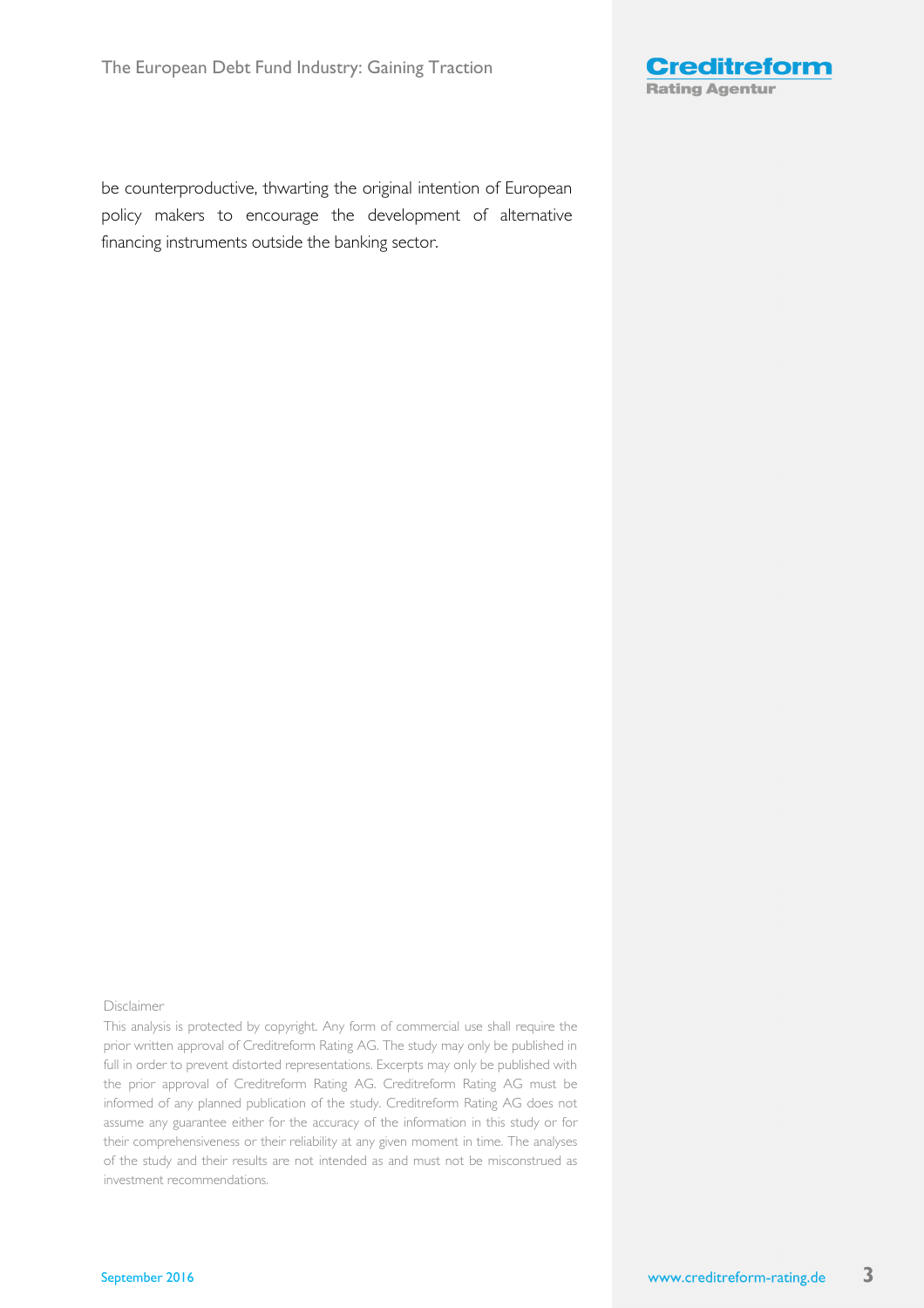# 1. Supportive regulatory and financial developments

Debt funds are playing an increasingly important role on Europe's financial markets, benefiting from the demand for more highly diversified funding arrangements outside the banking sector, an environment of persistently low interest rates and the resulting lack of high-yielding investment opportunities.

Institutional investors and funds can use these instruments to invest in loans that are funding companies, real estate or infrastructure projects. Debt funds – as we already briefly explained – invest in largely illiquid and non-tradable loans or assets, or they may originate loans on their own account. Debt funds are financed through equity (shares) or the issue of debt instruments (see also *Creditreform Rating, Debt Funds in Europe – Buoyant Growth in a Nascent Market*, *August 2015*). No standardized structural design of these debt funds has so far emerged, but two characteristics distinguish debt funds from (structurally similar) product alternatives such as securitizations: (i) the number of assets in which a debt fund invests is in general significantly smaller than in an ABS pool, and (ii) there is no slicing into tranches in a debt fund structure, i.e. there is no waterfall structure.

The European Commission has also recognized that debt funds may develop into a funding source for long-term investments into the European infrastructure and business financing. In light of this, the Commission has adopted several regulations with a view to enabling such funds to originate loans, including the Regulation on European Venture Capital Funds (EuVECA Regulation no. 345/2013), the Regulation on European Social Entrepreneurship Funds (EuSEF Regulation no. 346/2013), and the Regulation on European LongTerm Investment Funds (ELTIF Regulation no. 2015/760).

In a growing number of EU member states (23 of 28), investment funds are allowed to originate loans. Several European jurisdictions have even created a specific framework that outlines legal foundations and rules concerning the loan origination by funds (Cyprus, France, Germany, Ireland, Italy, Malta, Poland, Slovenia, and Spain). In Germany, for example, the Implementation Act for the UCITS Directive (2014/91/EU of the European Parliament and Council from 23 July 2014) provided the legal framework for origination of loans by alternative investment funds, after the financial supervisory authority BaFin had approved the right of capital management companies to act as direct lenders in May 2015. On 3 March 2016, the German Parliament (the Bundestag) amended the Capital Investment Code (KAGB) and the Banking Act (KWG), specifying conditions for the legitimacy of loan agreements in which alternative investment funds act as lenders and ensuring that the pertinent regulations of the law explicitly refer to the origination of loans.

At the same time, interest rates have remained at an extremely low level. Having demonstrated an overall fairly high level of resilience, the international financial markets have nevertheless experienced bouts of turbulence as a result of monetary policy decisions and surprising events such as the UK referendum on EU membership. Faced with a growing skepticism about the growth perspectives of the global economy and repeated bouts of asset market volatility, the main central banks have acted cautiously. While the Federal Reserve raised the fed funds rate slightly, the Swiss National Bank decided to keep its interest rate unchanged. In contrast, the European Central Bank (ECB), the Bank of Japan and the Bank of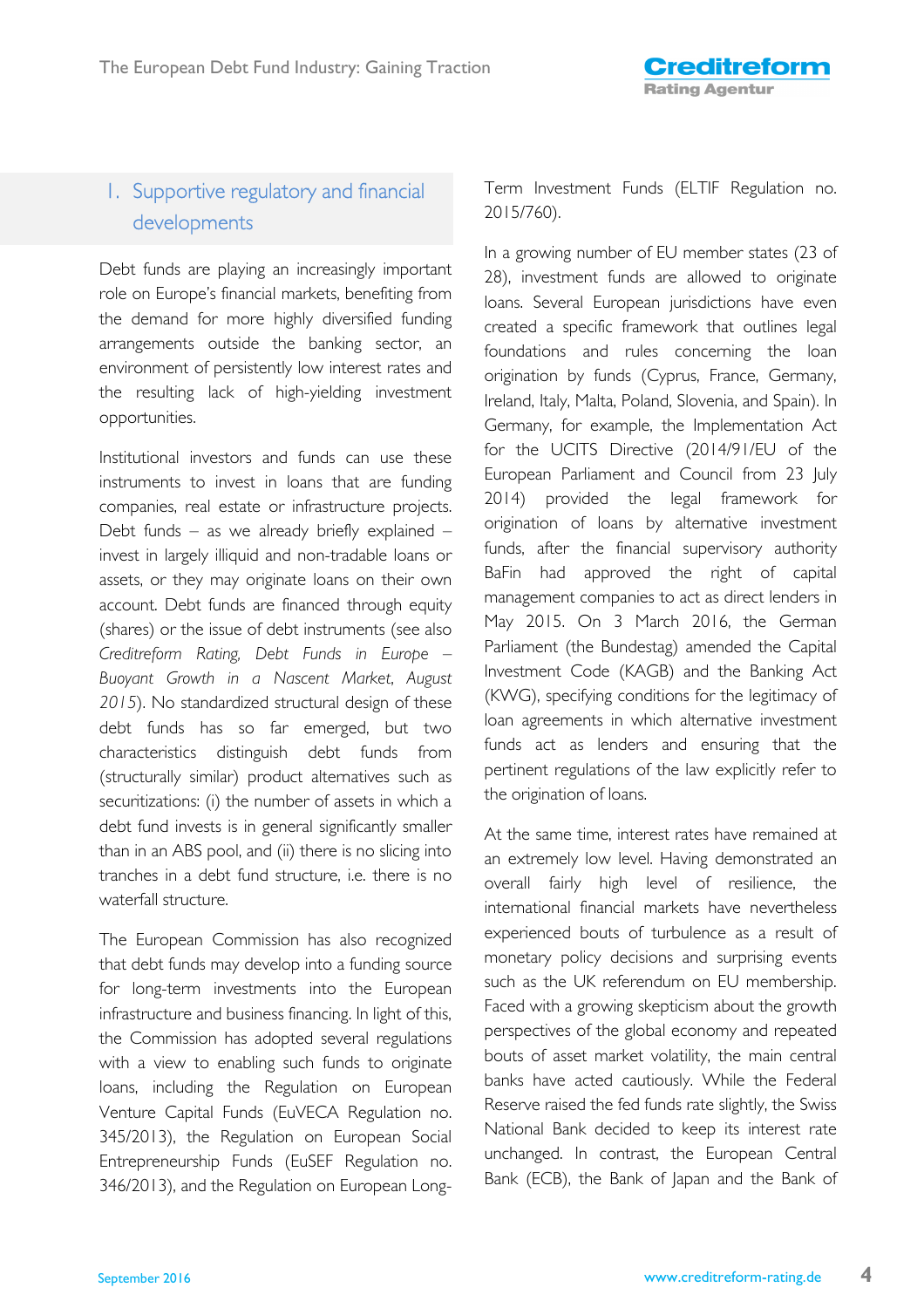England announced further expansionary monetary policy measures. The ECB lowered the reference rates and implemented a new series of targeted longer-term refinancing operations (TLTROs-II). In particular, the ECB decided to expand its Asset Purchase Programme (APP) from a monthly volume of EUR 60 to 80bn and extend the programme to (at least) March 2017. Under the newly implemented CSPP, the Corporate Sector Purchase Programme, corporate bonds issued by non-financial corporations are eligible for asset purchases (see Chapter 4). Negative nominal policy rates now prevail in the euro area as well as in Sweden, Japan and Switzerland.

At the same time, bond yields have reached new all-time lows in many European countries and the share of outstanding government bonds with negative yields is at an all-time high. Even accounting for the latest slight rise of the risk premia, bond yields are currently lower than they were twelve months ago. Thus, many European sovereign yield curves continued to decline and have flattened (see Fig. 1). In late August 2015, three-year and one-year German Bunds recorded negative yields. One year later, these papers have been joined by German Bunds with a residual maturity of up to ten years. On 31 August 2016, ten-year Bunds had a yield of -0.061%, down from 0.794% one year earlier. Ten-year government bond yields in Japan and Switzerland also fell into negative territory. The yields for long-term bonds of other EU countries have remained positive, but also declined significantly over the past twelve months, with the Bund spread narrowing. In late August 2016, the French yield curve had also largely entered the area of negative rates, while ten-year bonds from Spain and Italy had lost 110 and 81 basis points respectively, generating yields of 1.014 and 1.145%.



Fig. 1: Development of sovereign yield curves in Europe

The subsequent search for yield has boosted the market for riskier investments and exerted downward pressure on credit spreads, e.g. the spreads of bonds issued by non-financials domiciled in the euro area narrowed significantly – independently from their credit ratings.

In principle, debt funds are benefiting from the current interest rate environment and the search for yield. While institutional investors such as insurance companies and pension funds may profit from new yield opportunities in the current lowinterest environment, banks can – in view of increasing regulatory restrictions – decide to sell their loan portfolio and release regulatory capital. Managers of alternative investment funds, meanwhile, may explore new business potentials.

Having said this, European debt funds are heavily concentrated in a relatively small number of countries, as measured by the domicile of the fund manager (see Fig. 2). Roughly half of all European debt funds are domiciled in the UK: 50.0% of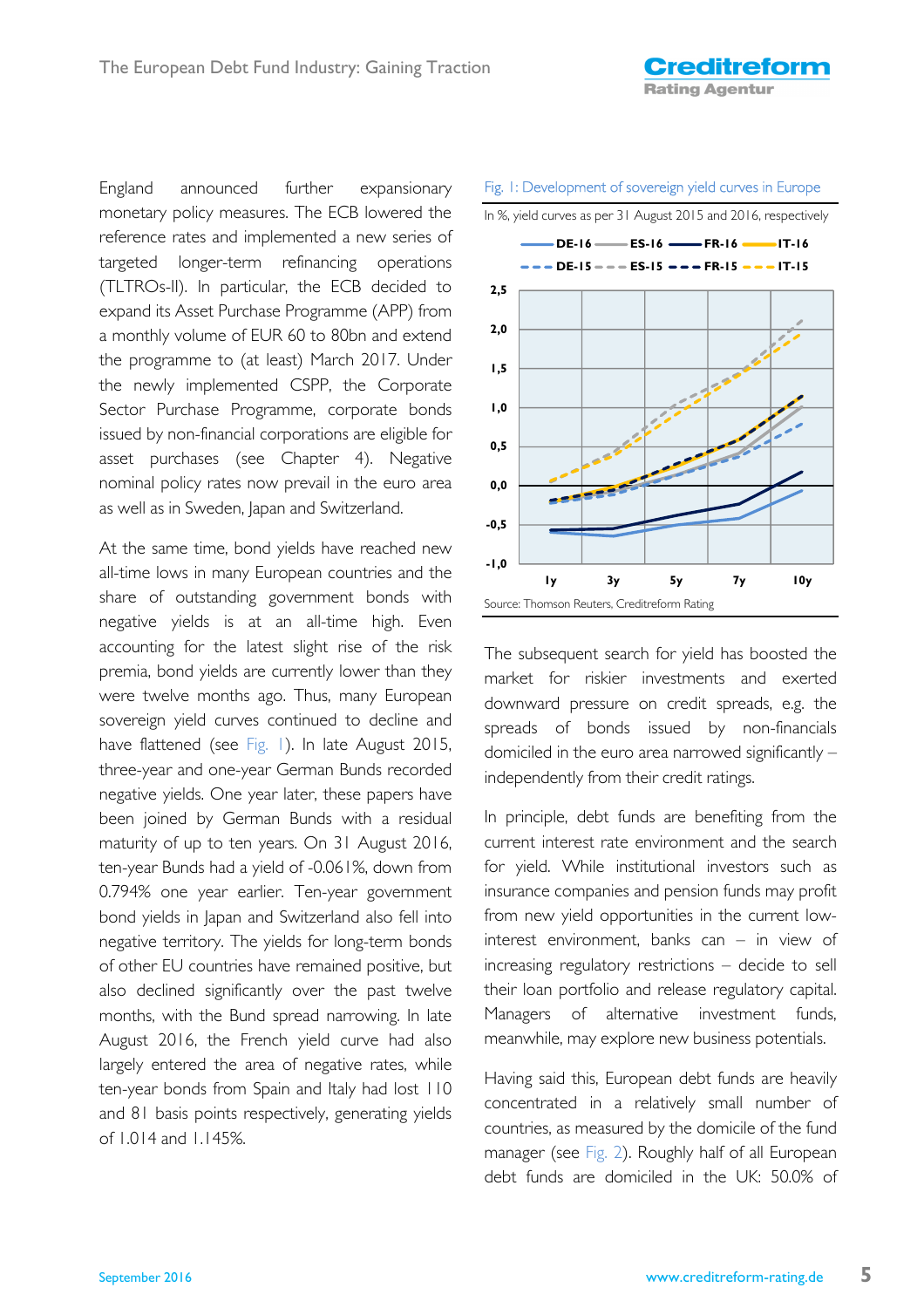direct lending funds, 50.8% of infrastructure funds, and 52.1% of real estate funds – making the UK the most important market for debt funds in Europe. France follows far behind in second place (with 11.1% of all European real estate debt funds and 19.0% of direct lending funds). The DACH countries (Germany, Austria and Switzerland) only account for 6.8 to 7.9% of those funds.

It seems uncertain whether and to what extent the impending exit of the UK from the European Union will have a significant impact on the fund industry's choice of domicile. Ultimately, this may be determined by the extent to which a non-EU Britain will remain able to benefit from the European Union's free movement of capital, but also by the extent to which debt funds will be regulated in a then independent UK.

# Fig. 2: Where European debt fund managers are domiciled

Share of debt funds as a percentage of total European debt funds, by domicile of fund manager, as per 31 August 2016.



In the following, we would like to present the updated results of last year's study of the development of the market and the performance of debt funds, identifying the key trends in the three asset classes (real estate, infrastructure and direct lending/corporate) and contrasting this development with the corresponding trends from the US market. For this purpose, we have followed an inductive and explorative approach, gathering all available information about the European market for debt funds in order to cast a spotlight on the most striking developments. The calculations of Creditreform Rating are based on Preqin data and our own market research. Creditreform Rating continuously monitors the market development in this segment, as we carry out analyses of existing, future and contingent risks on the various levels of debt fund structures and issue ratings on a large number of financial instruments that are related to debt funds.

# 2. Market developments in Europe and the United States

Between 2007 and 2010, the market for European real estate debt funds grew at a moderate pace (see Fig. 3). During this period, between four and six new debt funds were established per year and the newly placed funds' total volume grew by EUR 0.2 to 2.3bn per year. It was only in 2013 when the pace accelerated significantly, the annual volume growing five-fold from EUR 2.0 to 9.6bn, while the number of newly established funds increased from 8 in the previous year to 23. Since then, the number of new funds has decreased (21 in 2014, 18 in 2015), and their total volume fell even more steeply. The 2015 volume of new funds (EUR 6.8bn) did not even reach half the previous year's level (2014: EUR 14.9bn).

There are, however, signs for an upturn in 2016. Most remarkable is the number of newly established real estate debt funds: 20 funds have been newly placed from January to August 2016, more than in the entire year 2015 (18). The volumes, too, appear to be on the rise once again.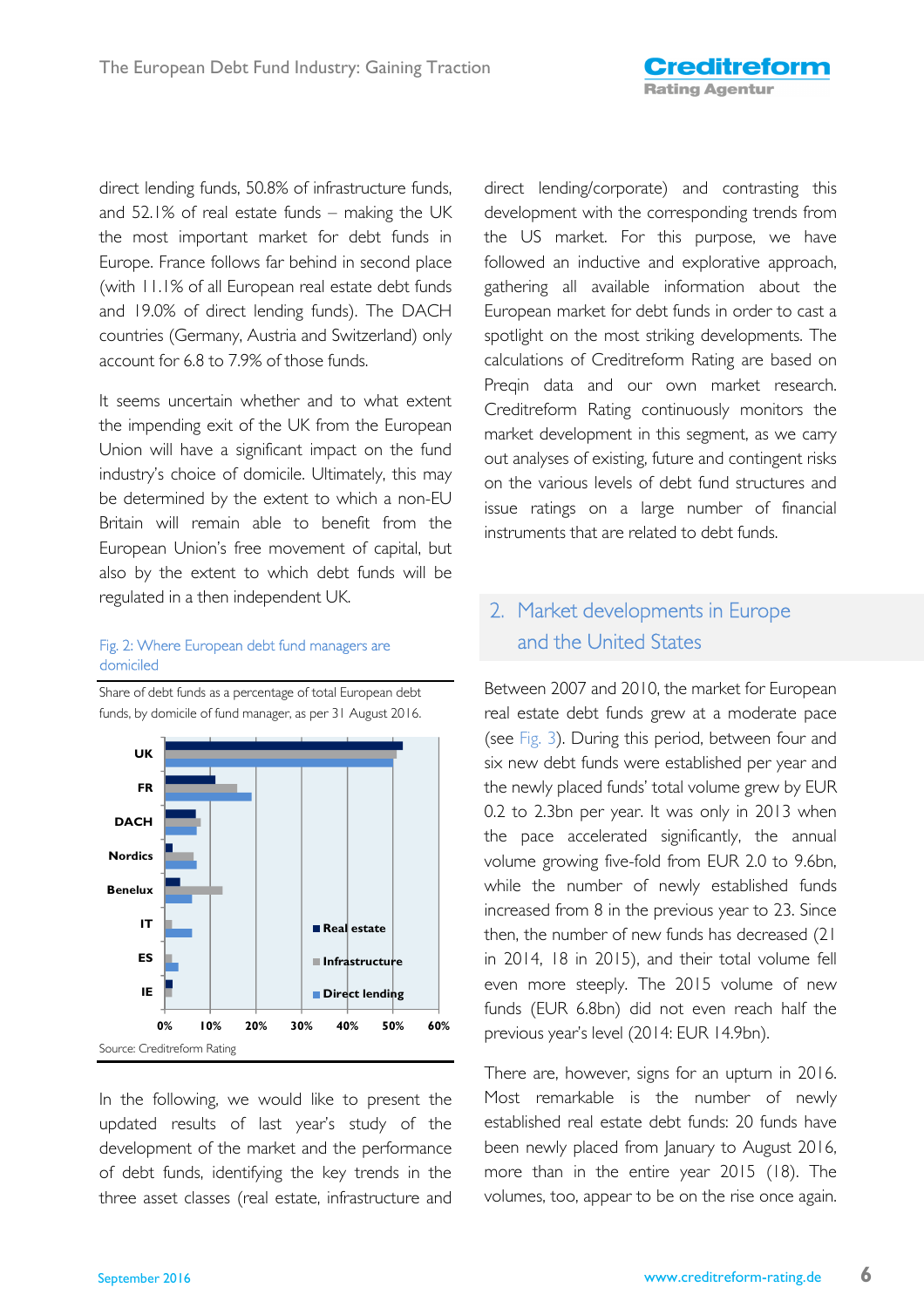In the first eight months of the year, European real estate debt funds with a total volume of EUR 5.4bn have been placed, only slightly less than during the whole of 2015 (EUR 6.8bn).

### Fig. 3: Real estate debt funds in Europe

Cumulative volume in EUR billion, including placed funds and funds in the placement stage, \*) YTD (31 August 2016)



The US market for real estate debt funds is significantly larger and more mature than its European counterpart. While the total cumulative volume of European funds for the years 2007 to 2015 reached EUR 47.4bn, the US figure of EUR 190.6bn was roughly four times as high. However, the growth rate for this period was higher in Europe.

Moreover, in contrast to the European market, the US market for real estate debt funds has been able to maintain its momentum in 2015 (see Fig. 4). Last year's volume of newly established funds in this asset class amounted to EUR 38.1bn, an increase of 30% from 2014 (EUR 29.3bn) and a new all-time high. Hence, the market volume has increased nearly three-fold since 2007 (EUR 13.0bn). The number of newly established funds, meanwhile, has not risen quite as sharply and consistently. After 65 new funds were set up in

2011, this number has fallen, with 2015 (44) reaching the level of 2007 (41).

#### Fig. 4: Real estate debt funds in the US



Data for the current year suggest that the robust upward trend on the market for US real estate debt funds is set to continue. Over the first eight months, the business year 2016 has already managed to exceed the previous year's totals for the number of newly established funds and their volume (2016 year-to-date: 56 new funds with a total volume of EUR 44.5bn). For the second consecutive year, a new all-time high volume of new funds seems within reach.

For many years, the market segment of European infrastructure debt funds seemed to be characterized by a fairly sluggish growth. Between 2007 and 2011, the number of newly established European funds grew at a slow pace (in the low single-digit area), while the total volumes of these funds did not exceed the threshold of EUR 300m in any single year. In 2012, however, the growth rate skyrocketed (see Fig. 5), and in the three following years, the cumulative volume increased more than three-fold from EUR 5.1 to 15.2bn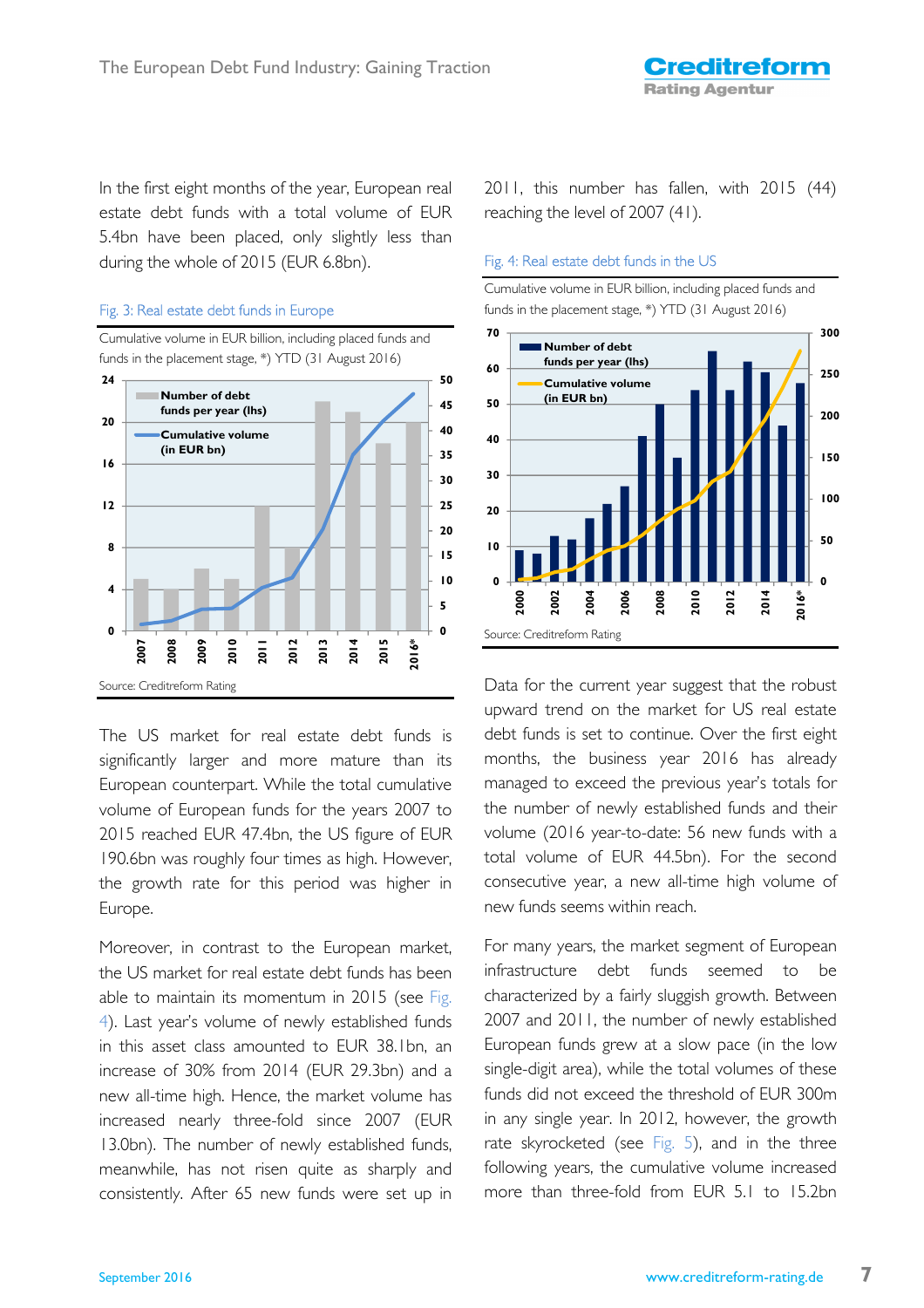(2014), while the annual number of newly established funds rose to twelve (2014). This momentum, however, has more recently been lost. In 2015, both the number of newly established funds (7) and their volume (EUR 1.4bn) failed to match the previous year's levels.

### Fig. 5: Infrastructure debt funds in Europe



In contrast to the situation on the markets for real estate debt funds, the European market for infrastructure debt funds is of roughly even size to its US counterpart. Even though the US market had reached a volume of EUR 3bn before 2007, the volume of newly placed funds on either side of the Atlantic amounted to a level of EUR 16.6bn since then.

Over the past five years, the US market has also shown a dynamic growth momentum (see Fig. 6). Whereas only two new debt funds were established in 2009, this number rose steadily from four (2011) to seven in 2015. The total volume of new funds in 2015 (EUR 4.3bn) also more than doubled the previous year's volume (EUR 2.0bn) and almost reached the all-time high from the year 2013 (EUR 4.9bn).

### Fig. 6: Infrastructure debt funds in the US

Cumulative volume in EUR billion, including placed funds and funds in the placement stage, \*) YTD (31 August 2016)



In the first eight months of 2016, the European market for infrastructure funds has grown faster than the US market. Between January and August, 16 funds with a total volume of EUR 6.5bn were set up in Europe, beating the market's all-time high from 2014 (EUR 5.9bn). The US market for infrastructure debt funds also advanced well, though showing much weaker growth over the same period. This year's levels of newly established funds (6) and the fund volume (EUR 4.1bn) have not yet reached the previous year's levels. By the end of the year, however, the figures from 2015 may still be reached or even exceeded.

What is striking is the small size of the debt fund market investing in infrastructure projects as compared to other asset classes. Thus, the total volume of the European market for infrastructure debt funds in 2015 was equivalent to little more than one fifth (20.6%) of the market for real estate debt funds. The cumulative volume of real estate funds (as per the end of August 2016) was twice as large as the cumulative volume of the market for infrastructure projects. In the US, the gap between the two asset classes is even wider: here,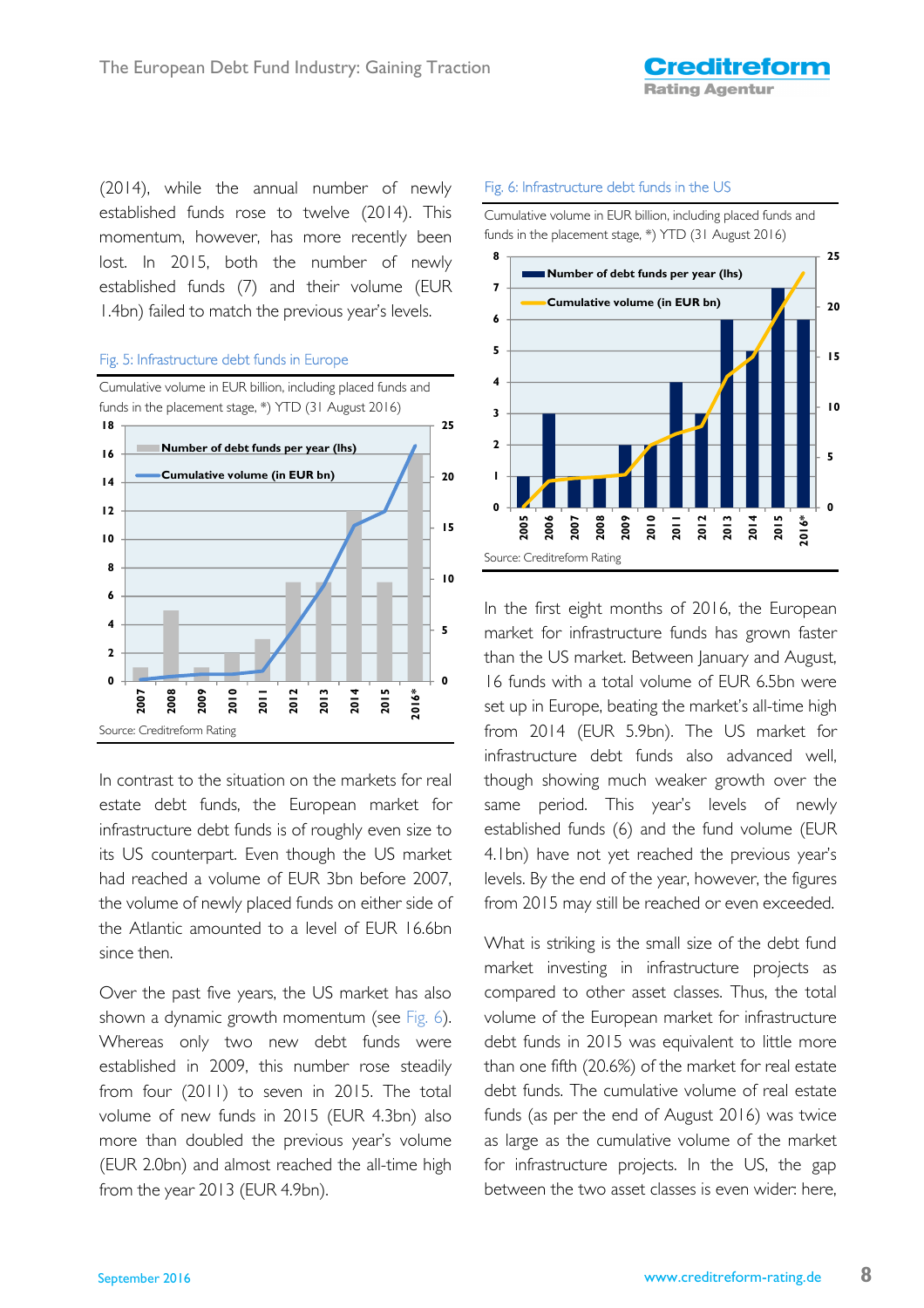the infrastructure market accounts for merely one tenth of the volume of real estate debt funds.

### Fig. 7: Direct lending funds in Europe

Cumulative volume in EUR billion, including placed funds and funds in the placement stage, \*) YTD (31 August 2016)



Turning to direct lending, the US market for direct lending debt funds is larger and more mature than its European counterpart (for a comparison of cumulative volumes, see Fig. 7 and Fig. 8). Since 2006, direct lending funds with a total volume of EUR 132.3bn have been placed in the United States, more than twice as much as in Europe during the same period (EUR 56.2bn). This discrepancy reflects the fact that the US financial system is more market-based, but it also must be taken into account that direct lending funds have been established several years earlier on the US capital market. Between 2006 and 2009, 44 direct lending debt funds have already been placed in the US – only four in Europe. However, the European market for direct lending debt funds has experienced dynamic growth over the past few years, specifically in 2013 and 2014 when (in total) 49 new funds with a volume of EUR 29.3bn were established. This more than doubled the total number of new funds from the period between

2006 and 2012 (24), while the total volume of the new funds was almost four times higher (2006- 2012: EUR 7.6bn).

Following a relatively poor 2015 (new funds with a total volume of EUR 9.2bn), the European market for direct lending funds has shown signs of recovery in 2016 and may regain some of its previous growth momentum. From January to August 2016, 25 new funds were established in Europe, already more than for the whole of 2015 (18). Thus, it seems possible that the all-time high from 2014 (27) will be reached by the end of the year. In terms of their volume, too, the newly established funds (EUR 10.1bn) have already improved last year's mark of EUR 9.2bn.

### Fig. 8: Direct lending funds in the US

Cumulative volume in EUR billion, including placed funds and funds in the placement stage, \*) YTD (31 August 2016)



The US direct lending market appears equally robust. In the first eight months of the year, new funds with a total volume of EUR 25.8bn have been placed, exceeding the threshold of EUR 20bn for the fourth consecutive year. Equally striking is the growth in the number of new funds: with 68 funds, the year-to-date number (end of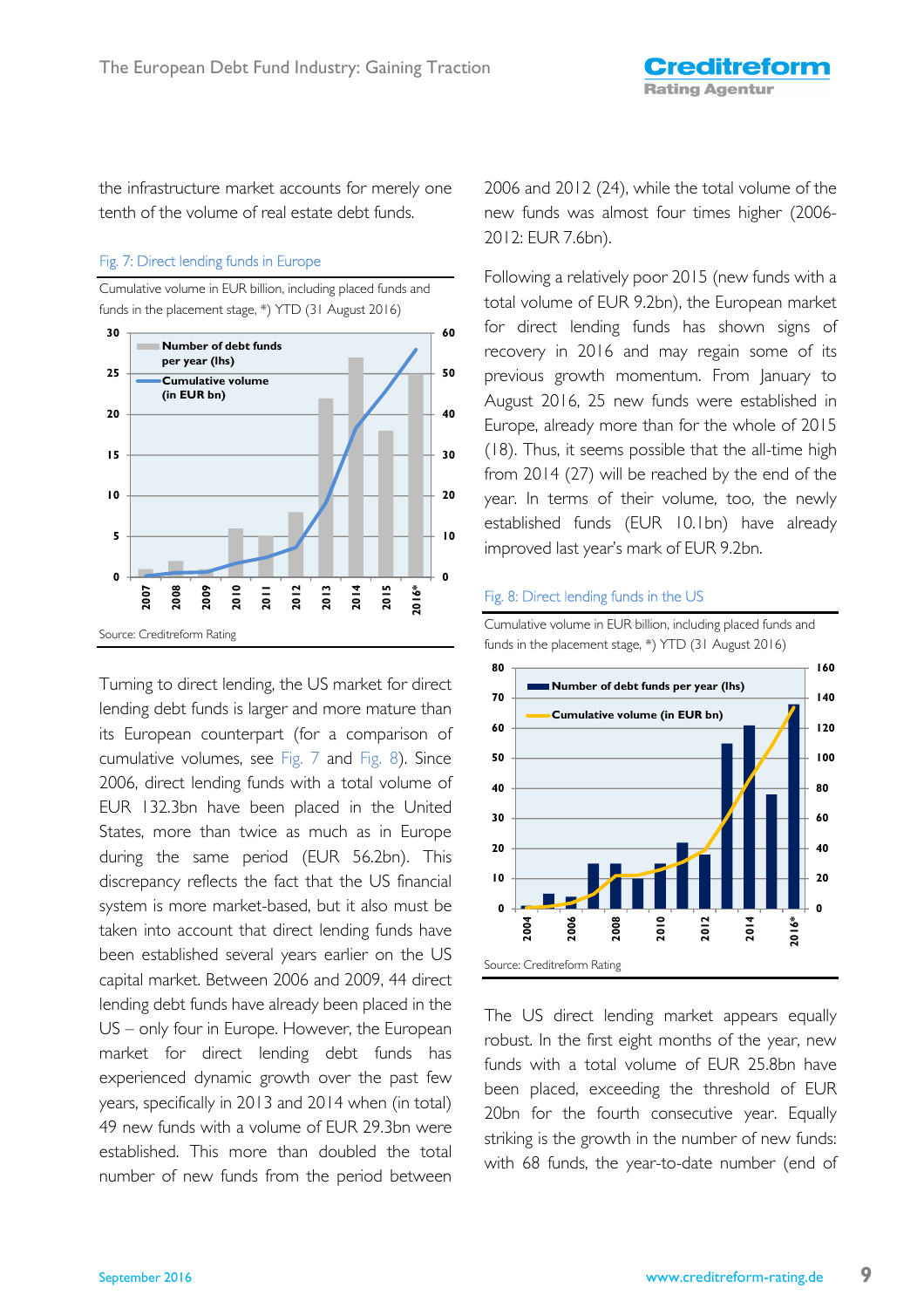August) is already significantly higher than the total for the entire year 2015 (38).

# 3. Debt fund performance

One of the key metrics regarding the debt fund performance is the so-called net internal rate of return (the net IRR). The net IRR indicates the return minus fee and capital costs which an investor may expect from his investment within a specific period of time, based on past and expected future cash flows. In this context, it should be noted that this return analysis is based on a relatively small sample of debt funds with a fairly heterogeneous portfolio structure.

The performances of debt funds from different years of issue have evolved quite differently over the past few years. More recently placed direct lending debt funds, for example, tend to generate lower returns than their predecessors. While direct lending funds from the year 2009 reported an average net IRR of 13.0%, the returns fell for funds from each following year (see Fig. 9): to 10.9% (vintage 2010) via 9.8% (2012) and 7.1% (2013).

Between 2007 and 2011, the net IRR of real estate debt funds grew steadily from 2.4% (vintage 2007) to 14.5% (2011), but fell back more recently to 9.1% (2013). Nevertheless, real estate debt funds from 2013 continued to outperform the same year's infrastructure and direct lending funds, even though the gap between these asset classes was smaller than for the years 2010/2011.

Infrastructure funds underwent a fairly stable development. While the net IRR of newly established funds has recently been significantly lower than the net IRR of funds from earlier in the decade (2000-06: 13.0%), funds from recent years – in contrast to the development of recently established direct lending and real estate debt funds – did not experience falling returns. Thus, the net IRR of funds from 2013 (8.6%) slightly exceeded the level from the year 2011 (8.0%).

### Fig. 9: Debt fund performance according to asset class

Median net IRR for debt funds that were established in the respective years, in %, \*) Investment strategies: debt, primary, secondaries



# 4. Outlook

While we believe that the US market will remain the epicenter of the debt fund industry, we are confident that Europe will realize its potential as a driving force for the industry's growth. While the infrastructure debt fund markets on both sides of the Atlantic may be of similar size, the enormous leads of the US markets in the asset classes real estate and direct lending provide significant catchup opportunities for Europe (see Fig. 10).

We therefore expect the development of the European debt fund market to maintain its current momentum, with high year-on-year growth rates of the fund volumes. In the medium term, this growth of the debt fund industry should not only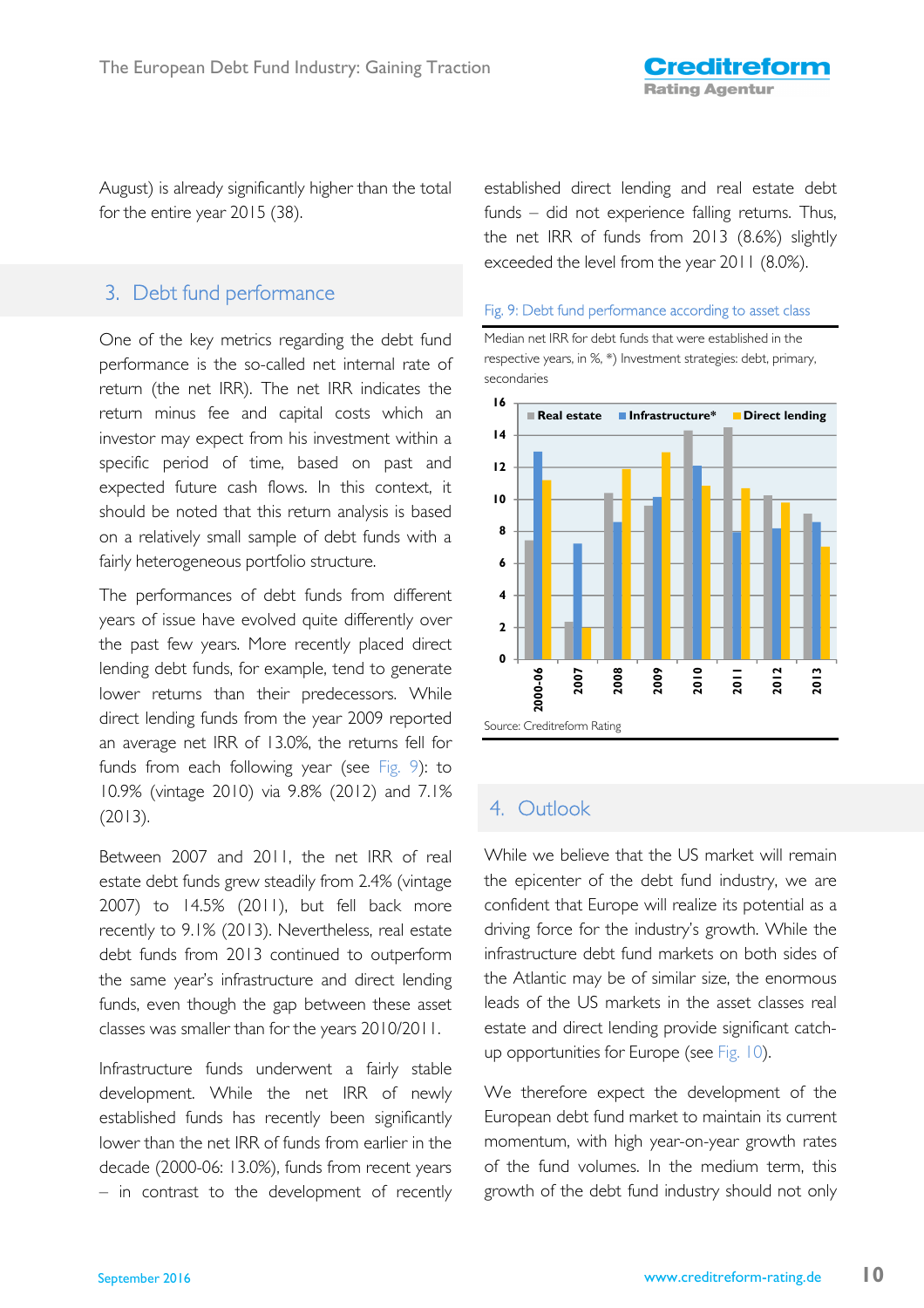benefit from the catch-up potential but also from political decisions on the EU-level and the interest rate environment.

### Fig. 10: Size of the debt fund markets in Europe and the United States



Total volume in EUR billion, including placed and outplaced debt funds and funds in the placement stage, year-to-date (31 August 2016)

Following its meeting on 8 September 2016, the ECB decided to keep the key interest rates unchanged on their current low levels. More importantly, the ECB's Governing Council stated that it expects the key interest rates to remain at present or lower levels for an extended period of time, well past the horizon of the Eurosystem's net asset purchases. The monthly asset purchases of EUR 80bn are intended to run at least until March 2017, which should – either directly or through spill-over effects – exert downward pressure on interest rates and spreads across the board. By 31 August, the Eurosystem has purchased assets with a total volume of EUR 1,225.6bn (see Fig. 11), with the Public Sector Purchase Programme (PSPP), i.e. the acquisition of government bonds, accounting for the lion's share (EUR 995.4bn or 81.2%). On 8 June, the ECB started to purchase

corporate bonds of non-financial issuers (under the CSPP) in order to improve the financing conditions in the real economy. By the end of August, the ECB had acquired corporate bonds with a total volume of EUR 19.9bn. Although the corporate bond market is generally less liquid than the market for government bonds, the CSPP had a significant impact on the market spreads. That said, the announcement in March alone resulted in a significant contraction of corporate bond spreads.

### Fig. 11: Development of the Asset Purchase Programme

Breakdown of the Eurosystem holdings under the expanded asset purchase programme, cumulative purchases in EUR billion, as per end of month



The generally good perspectives for debt funds are further brightened up by the efforts of the EU Commission to support the development of alternative funding instruments (outside the banking industry) for small and medium-sized enterprises as well as infrastructure projects.

These political ambitions have been confirmed by the Commission's Action Plan on Building a Capital Markets Union that was released in September 2015 (see European Commission,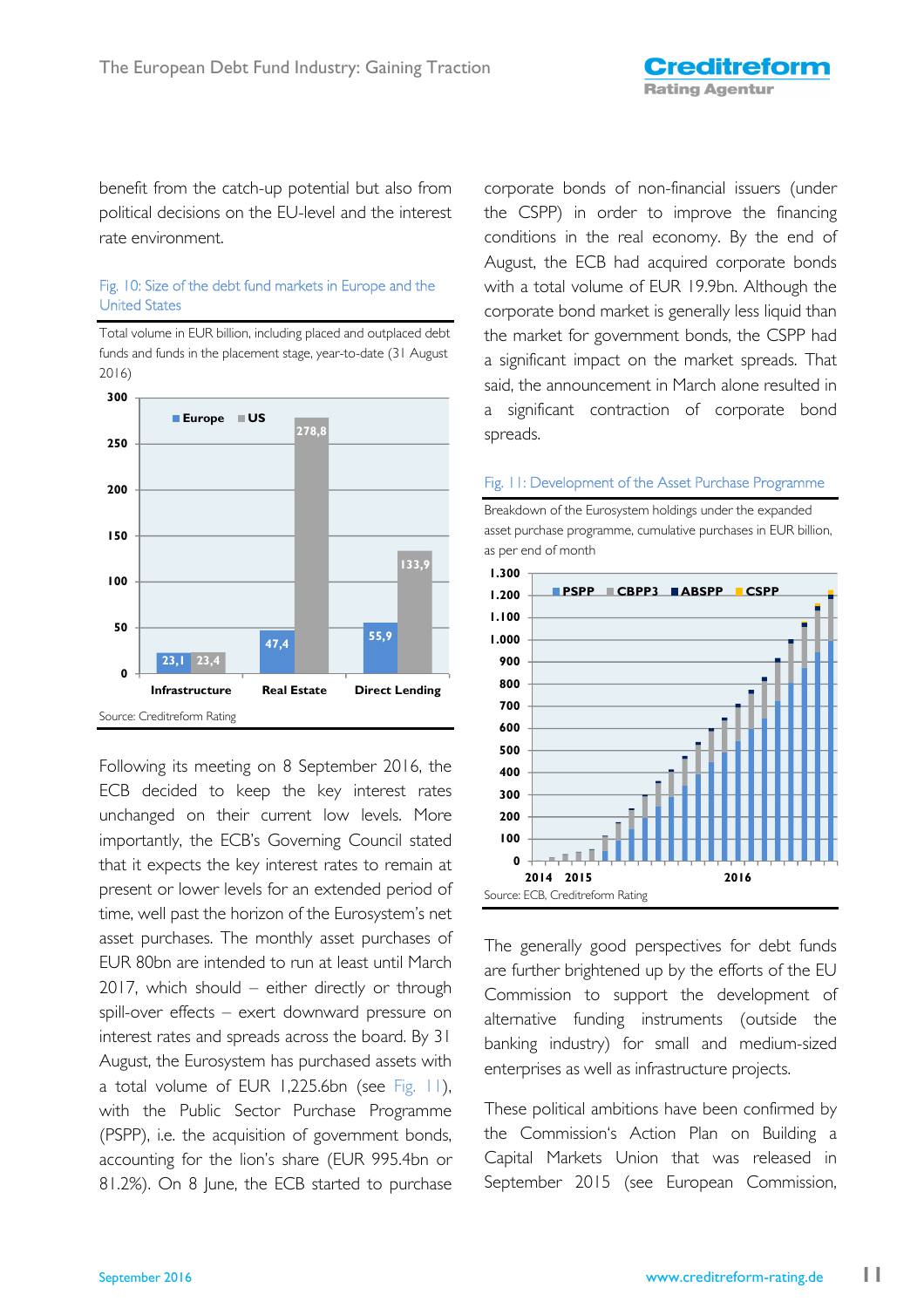COM(2015) 468 final). In this Action Plan, the Commission concludes that loan-originating funds operating cross-border must currently comply with different national requirements. The Commission expresses its intention of evaluating – in close cooperation with the European supervision authorities (EBA, ESMA, EIOPA) and the EU member states – whether there is a need for a coordinated approach for implementing a EU framework of rules and regulations for debt funds.

Whether or not debt funds will establish themselves as a funding source for the long term financing of Europe's real economy will – in our view – largely be determined by the EU's ability of demonstrating a sense of proportion when developing such a regulatory framework. In other words: there is a risk that the EU will throw the baby out with the bath water.

The Opinion released in April by the European Securities and Markets Authority (ESMA/2016/ 596) may indicate in which direction the EU is moving. In its paper, the European supervisory body favors common regulations for EU debt funds and outlines basic principles of an EU-wide regulatory framework. ESMA believes that such regulations will be required to mitigate the debt funds' inherent systemic risks and to reduce the potential for regulatory arbitrage. ESMA proposes that only closed-ended funds should be permitted to originate loans and that debt funds as well as fund managers should require a special authorization. ESMA also specifies a range of additional requirements for the risk management system of AIF managers and demands certain restrictions in terms of maturity and leverage, while also listing eligibility criteria for debtors and investments.

From our point of view, a coordinated approach must generally be welcomed, since the current absence of standardized and comprehensive

guidelines and requirements for debt funds means that these funds operate under a wide range of different regulations across Europe. The creation of a level playing field through the provision of standardized rules might very well benefit the further development of the market.

Any prediction on what scale, in which level of detail and with which results the EU will regulate European debt funds is surrounded by a high degree of uncertainty. It is important, however, that any such move to regulate the market will not be overly restrictive. To be sure, an EU-wide regulatory framework may very well make it easier for funds in some EU countries to originate loans. However, an excessive amount of requirements and restrictions will only serve to burden the market players with disproportionate costs and stifle the growth of this young segment of the European market. Ultimately, such an approach would be counterproductive, thwarting the original intention of European policy makers.